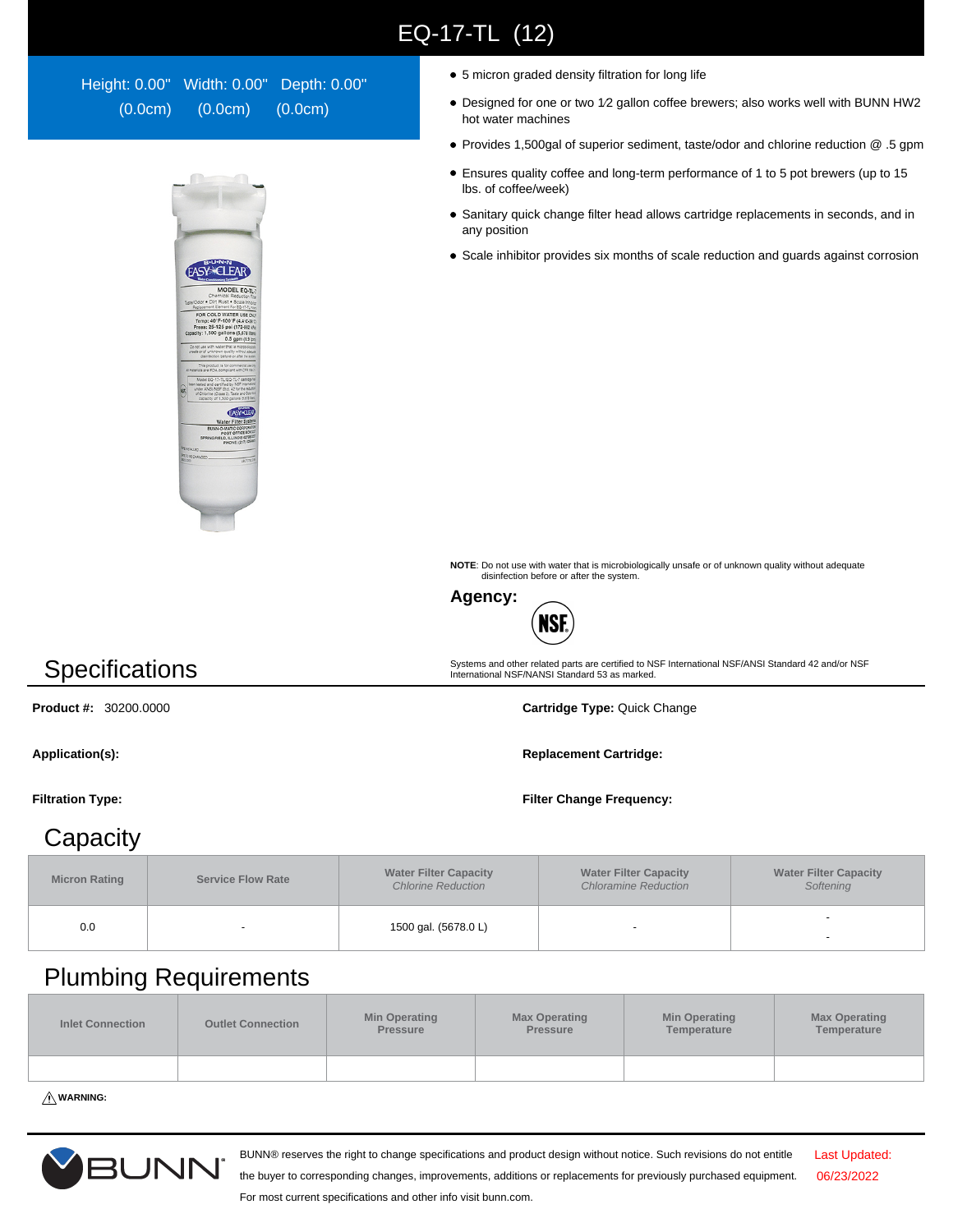

**EQ-17-TL** 

| <b>Dimensions of Filter System</b><br>(filter head with filter cartridge) |        |       |       | <b>Installed Dimensions</b><br>(Installation with wall mounting) |       | <b>Cartridge Dimensions</b><br>(filter cartridge only) |        |        |       |
|---------------------------------------------------------------------------|--------|-------|-------|------------------------------------------------------------------|-------|--------------------------------------------------------|--------|--------|-------|
|                                                                           | Height | Width | Depth | Height                                                           | Width | Depth                                                  | Height | Width  | Depth |
| English                                                                   |        |       |       |                                                                  |       | $\overline{\phantom{a}}$                               |        | -      |       |
| <b>Metric</b>                                                             | . .    |       |       | $\overline{\phantom{0}}$                                         |       | $\overline{\phantom{0}}$                               |        | $\sim$ |       |

| Weight  |           |           |                |        | <b>Shipping</b>          |            |                          |
|---------|-----------|-----------|----------------|--------|--------------------------|------------|--------------------------|
|         | Dry       | Wet       | Height         | Width  | Depth                    | Weight     | Volume                   |
| English | $0.0$ lbs | $0.0$ lbs | $\blacksquare$ | $\sim$ | $\overline{\phantom{a}}$ | 13.000 lbs | $\qquad \qquad$          |
| Metric  | $\sim$    | $\sim$    | $\sim$         | $\sim$ | $\overline{\phantom{a}}$ | 5.897 kgs  | $\overline{\phantom{0}}$ |

WARRANTY: BUNN High Performance Water Filtration Solutions Systems by BUNN® (excluding water filters and water treatment replacement cartridges) are covered by a limited warranty against defects in material and workmanship



BUNN® reserves the right to change specifications and product design without notice. Such revisions do not entitle

Last Updated: 06/23/2022

the buyer to corresponding changes, improvements, additions or replacements for previously purchased equipment.

For most current specifications and other info visit bunn.com.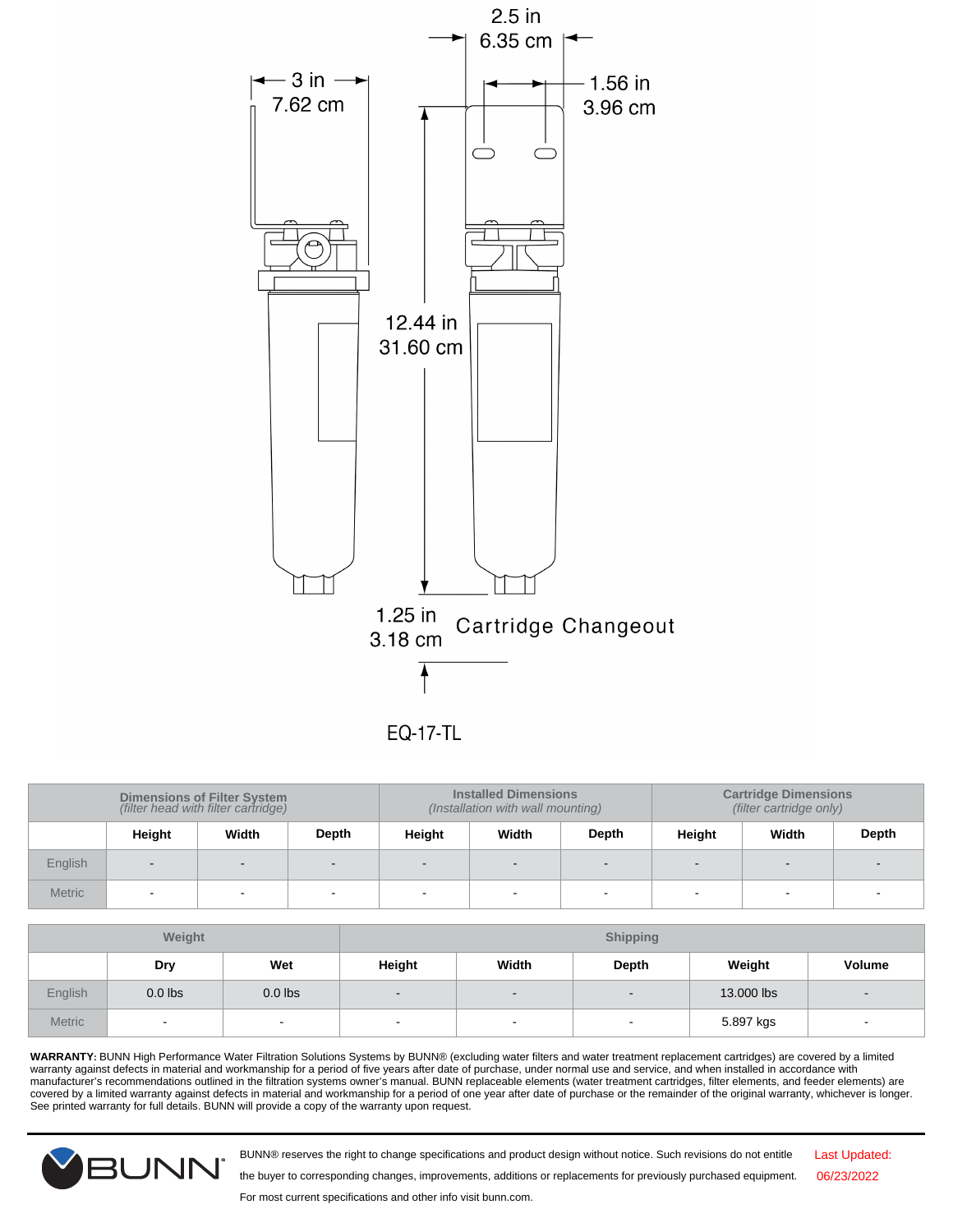## Related Products & Accessories:EQ-17-TL (12)(30200.0000)





BUNN® reserves the right to change specifications and product design without notice. Such revisions do not entitle the buyer to corresponding changes, improvements, additions or replacements for previously purchased equipment. For most current specifications and other info visit bunn.com. Last Updated: 06/23/2022